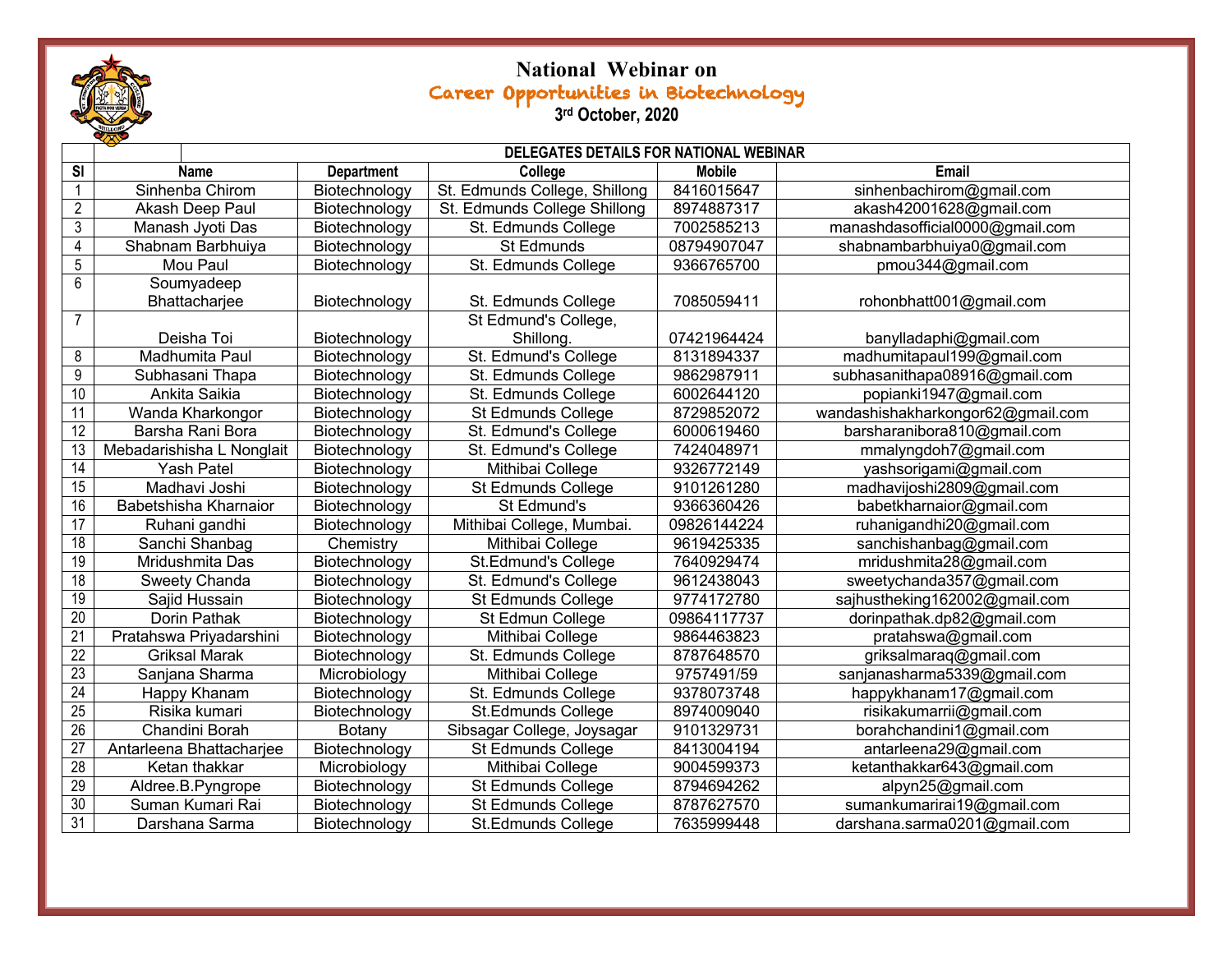|                   | <b>National Webinar on</b>            |               |                                |             |                                           |  |  |  |  |
|-------------------|---------------------------------------|---------------|--------------------------------|-------------|-------------------------------------------|--|--|--|--|
|                   | Career Opportunities in Biotechnology |               |                                |             |                                           |  |  |  |  |
| 3rd October, 2020 |                                       |               |                                |             |                                           |  |  |  |  |
| 32                | <b>Soseph Lalmuanawma</b>             | Biotechnology | St Edmund's College            | 08259906165 | josephlalmuanawma4@gmail.com              |  |  |  |  |
| 33                | Shubham Rajdev Patel                  | Microbiology  | Mithibai College               | 9004385324  | shubham.patel2@svkmmumbai.onmicrosoft.com |  |  |  |  |
| $\overline{34}$   | Matti Bakor Kharkongor                | Biotechnology | St. Edmund's                   | 9366309838  | mattibakor30@gmail.com                    |  |  |  |  |
| 35                | Diya mangukiya                        | Biotechnology | Mithibai College               | 9930551951  | mangukiyadiya@gmail.com                   |  |  |  |  |
| $\overline{36}$   | Nirmit Mewawala                       | Biotechnology | Mithibai                       | 08511115532 | nirmitmewawala@gmail.com                  |  |  |  |  |
| $\overline{37}$   | Khushi Jamatia                        | Biotechnology | St Edmund College              | 9862560250  | khushijamatia11@gmail.com                 |  |  |  |  |
| $\overline{38}$   | Anishka Sharma                        | Biotechnology | Mithibai College               | 7715959702  | anishkasharma19@gmail.com                 |  |  |  |  |
| 39                | Nidhi Patel                           | Biotechnology | Mithibai College               | 9820702512  | nidhipatel2212.np@gmail.com               |  |  |  |  |
| 40                | Juthika chutia                        | Botany        | Sibsagar Collage, Joysagar     | 6000493654  | chutiajuthika@gmail.com                   |  |  |  |  |
| 41                | Purvi Shah                            | Biotechnology | Mithibai College               | 9757479008  | purvishah243@gmail.com                    |  |  |  |  |
| 42                | Pinky Saini                           | Microbiology  | Mithibai College               | 8070236742  | designes02@gmail.com                      |  |  |  |  |
| 43                | Archana Vaishya                       | Biotechnology | Mithibia College               | 9987249980  | archanavaishya2000@gmail.com              |  |  |  |  |
| 44                | Ananya Dutta                          | Botany        | Sibsagar College, Joysagar     | 9127281713  | dananya121@gmail.com                      |  |  |  |  |
| 45                | <b>Barnali Das</b>                    | Zoology       | Handique Girls College         | 6003260758  | barnalidas1020@gmail.com                  |  |  |  |  |
| 46                | Arpita Roy                            | Botany        | Handique Girl's College        | 7577064475  | arpitar559@gmail.com                      |  |  |  |  |
| 47                | Jupitara Das                          | Zoology       | Handique Girls'college         | 8811039579  | idas79466@gmail.com                       |  |  |  |  |
| 48                | Swarnali Das                          | Zoology       | Handique Girl's College        | 8399015011  | swarnalid917@gmail.com                    |  |  |  |  |
| 49                | <b>SHRISTI SARBESWAR</b>              |               |                                |             |                                           |  |  |  |  |
|                   | <b>DAS</b>                            | Zoology       | Handique Girls'college         | 7086296022  | shristid21@gmail.com                      |  |  |  |  |
| 50                | Mahek Fatema Valli                    | Biotechnology | Mithibai College               | 8850477150  | mahekvalli786@gmail.com                   |  |  |  |  |
| 51                | Gitasri Paul                          | Zoology       | Handique Girl's College        | 8638283516  | gitasriluap@gmail.com                     |  |  |  |  |
| 52                | Anushree Bhattacharya                 | Biotechnology | Mithibai College               | 7738467260  | munchu1601@gmail.com                      |  |  |  |  |
| 53                | Pallabi Giri                          | <b>Botany</b> | Handique Girls College         | 8721934687  | pallabigiri97@gmail.com                   |  |  |  |  |
| 54                | <b>Tina Kalita</b>                    | Botany        | Handique Girls College         | 6000086493  | tinakalita2004@gmail.com                  |  |  |  |  |
| 55                | Mustafa Zafar                         | biotechnology | Mithibai College               | 9009393310  | mustafazafar13@gmail.com                  |  |  |  |  |
| 56                | Virag                                 | Biotechnology | Mithibai College               | 8779977080  | gadavirag7@gmail.com                      |  |  |  |  |
| 57                | Srishti Chettri                       | Biotechnology | <b>St Edmunds College</b>      | 9862956335  | srishtichettri27@gmail.com                |  |  |  |  |
| $\overline{58}$   | <b>Dhruvi Nirmal</b>                  | Biotechnology | Mithibai College               | 8291998711  | dhruvinirmal2001@gmail.com                |  |  |  |  |
| 59                |                                       |               | <b>Sikkim State Council Of</b> |             |                                           |  |  |  |  |
|                   | Dr BC Basistha                        |               | <b>Science And Technology</b>  | 8967732338  | basisthabharat@gmail.com                  |  |  |  |  |
| 60                |                                       |               | Handique Girls College         |             |                                           |  |  |  |  |
|                   | Loni Neog                             | Zoology       | Guwahati.                      | 8638225428  | lonineog11@gmail.com                      |  |  |  |  |
| 61                | Khwairakpam Sharonz                   |               |                                |             |                                           |  |  |  |  |
|                   | Devi                                  | Botany        | St. Edmunds College, Shillong  | 8787666906  | khuwairakpamsharonz@gmail.com             |  |  |  |  |
| 62                | Jyotirmoy Taye                        | Biotechnology | St Edmunds College, Shillong   | 8724826032  | jyotirmoytaye28@gmail.com                 |  |  |  |  |
| 63                | Niki Moni sonowal kachari             | Botany        | Sibsagar College Joysagar      | 7002175021  | nikikachari99@gmail.com                   |  |  |  |  |
| 64                | Pratiksha Upadhyay                    | Zoology       | Haflong Govt. College          | 8135019261  | pratii.upadhyay@gmail.com                 |  |  |  |  |
| 65                | Aayushi Mishra                        | Biotechnology | St. Edmunds                    | 9436581794  | mishraaayushi112001@gmail.com             |  |  |  |  |